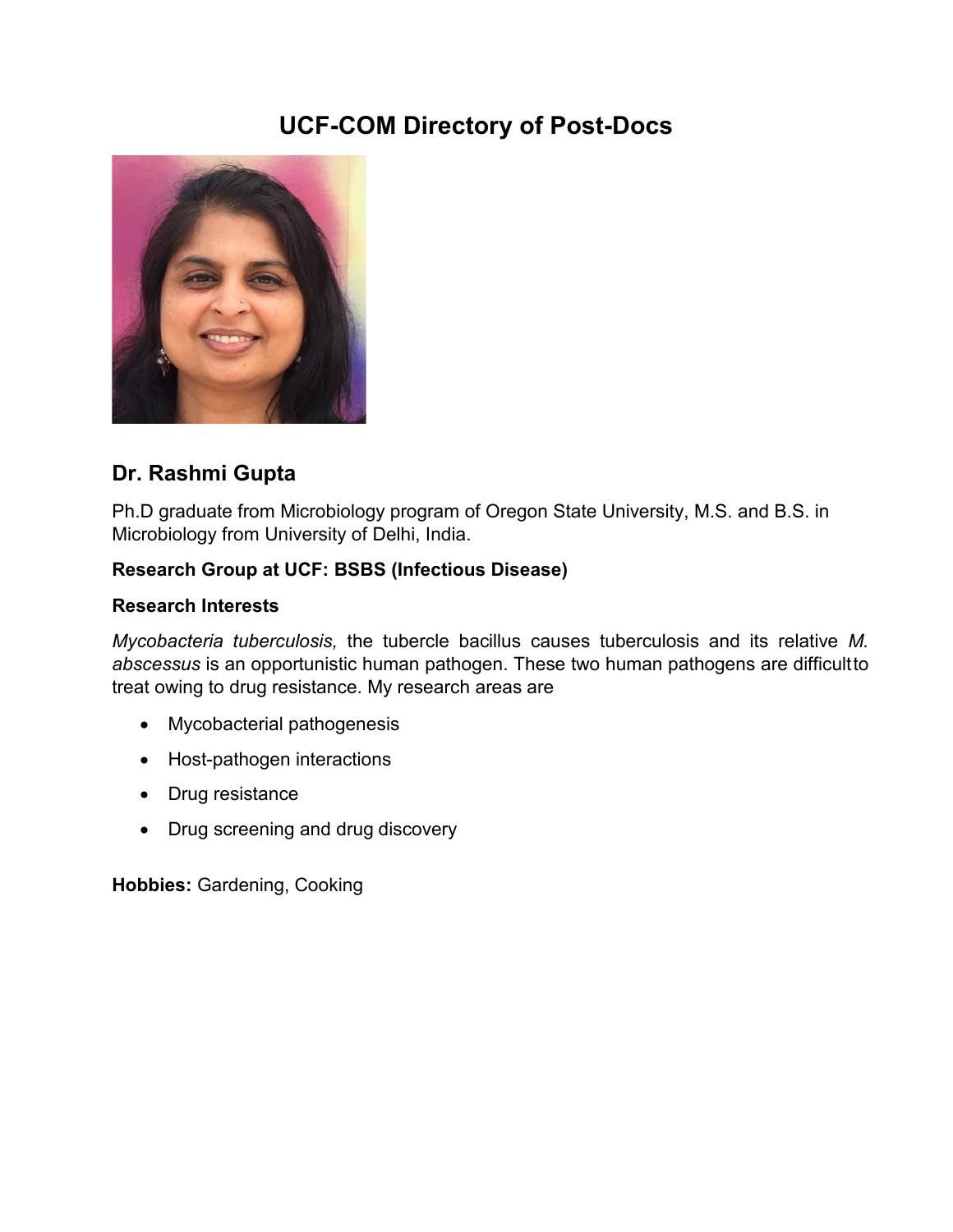

# **Dr. Mona Doshi Mathew**

PhD in Chemistry at the NanoScience Technology Center, University of Central Florida

#### **Willenberg Research Group at UCF Department of Internal Medicine**

#### **Research Areas:**

During Mona's PhD she worked on photoactivatable organic (polymer) and inorganic (quantum dots) nanoparticles for cancer therapy and in developing biosensors. Most of her work involved developing polymer nanoparticles and testing their photoactivatable property for generating reactive oxygen species (ROS) that could facilitate targeted destruction of cancer cells *in vitro* through photodynamic therapy. She also worked on developing quantum dot (Qdot) biosensors with the aim of achieving fluorescence reporting of intracellular small molecule/drug delivery.

During postdoctoral training in Dr. Sampath Parthasarathy's lab (2015-2018), Mona used the nanoscience-optics-cancer interdisciplinary knowledge from PhD for developing Near Infrared (NIR) fluorescent tagged biomolecules (NIR-glucosamine) for *in vitro* and *in vivo* cancer diagnosis

Currently, she is working on a project funded by Florida Department of Agriculture and Consumer Services (FDACS) for developing nanoceria based pesticide for vector mosquitoes which are responsible for diseases caused by Zika, Dengue virus etc. Her main focus in this project is to investigate the larvicidal and adulticidal properties of nanoceria and study the influence of nanoceria on life traits in adult mosquitoes.

**Hobbies**: Photography, be it wild, nature, microphotography or microscopy. Additionally, reading books which are based on real stories or biographies as well as sci-fi novels.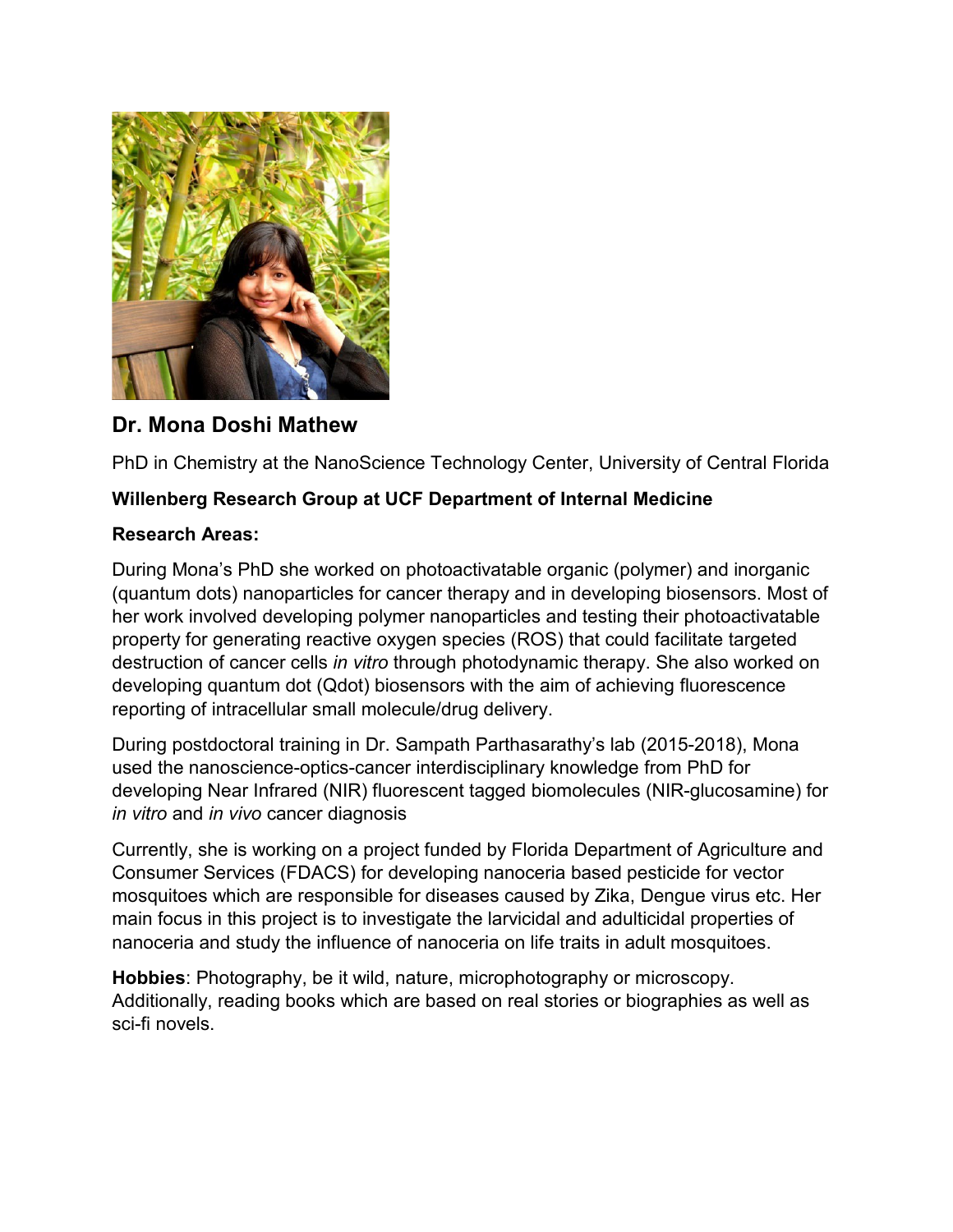

## **Dr. Kyle J. Mamounis**

### **Research Group at UCF: Dr. Davidson**

#### **Research Areas:**

Kyle J. Mamounis is a postdoctoral fellow in the biochemistry lab of Victor L. Davidson at the Lake Nona medical school campus of UCF. The Davidson lab studies the structural and mechanistic characteristics of endogenous quinone cofactor-containing bacterial proteins. Techniques employed include scanning spectrophotometrics, high performance liquid chromatography, and site-directed mutagenesis of active site residues. Kyle earned his PhD in nutritional science from Rutgers University in 2017 studying the effects of different types of fatty acids on obesity, glucose metabolism, and hypothalamic inflammation, using a combination of gross physiological assays like MRI of body composition and insulin tolerance test, as well as molecular techniques like qPCR and ELISA. His bachelor's degree is in biological science from Rowan University.

Kyle's motivation for entering a career in biomedical science came from an interest in diets and nutrition, and he writes articles and gives talks about nutrition, metabolism, and philosophy of science for websites, lay conferences, podcasts, radio, and YouTube. Not entirely decided between a career in academia or industry, Kyle is leaning towards pursuing a private research career while maintaining a side gig with science education and communication through various platforms.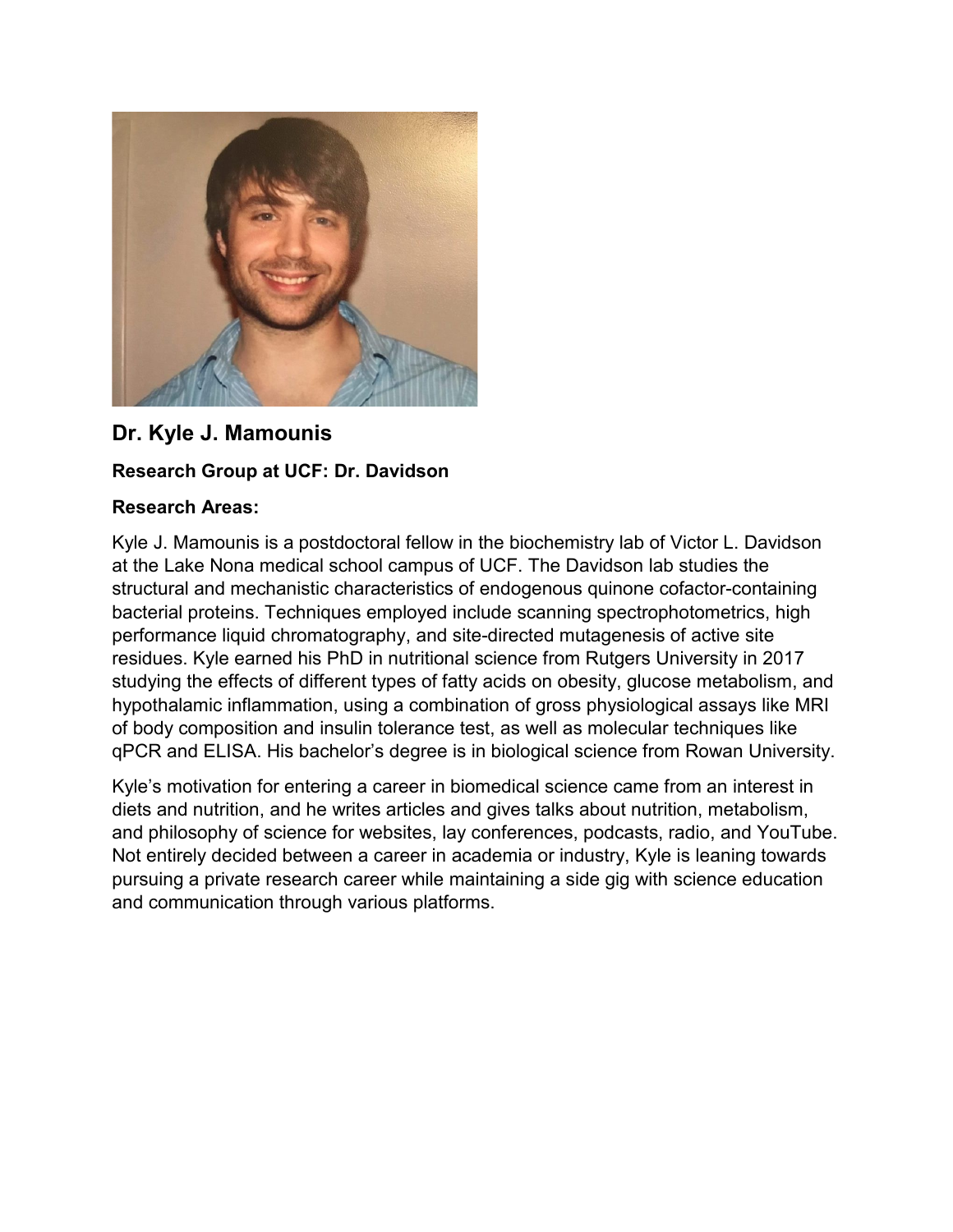

#### **Dr. Susmita Ghosh**

Ph.D graduate in Infectious Disease from University of Calcutta, India.

### **Jewett's research group at Immunity and Pathogenesis Division**

#### **Research Interests**

Susmita Ghosh is a postdoctoral fellow at Dr. Mollie Jewett's lab at the Lake Nona medical school campus of UCF. She is working on Lyme disease molecular pathogenesis caused by *Borrelia burgdorferi*. She has generated genetically modified fluorescent *Borrelia* which can be monitored by several methods e.g. flow cytometry, immunofluorescence etc. She is also determining novel riboflavin/FAD transporter of *Borrelia* by transposon mutagenesis screening.

During her postdoctoral training at Dr. Travis Jewett's lab, she studied on the effector molecules from type III secretion system of *Chlamydia trachomatis*, the most frequently reported causative organism for Human STDs. She characterized the biophysical activity and actin modulating mechanism of translocated actin recruiting phosphoprotein (Tarp), one of the early effectors of *Chlamydia*. She also discovered the lower infectivity of mutant Tarp *Chlamydia* to the host cells which suggests Tarp as an important virulence factor.

**Hobbies**: Listening to music, gardening.